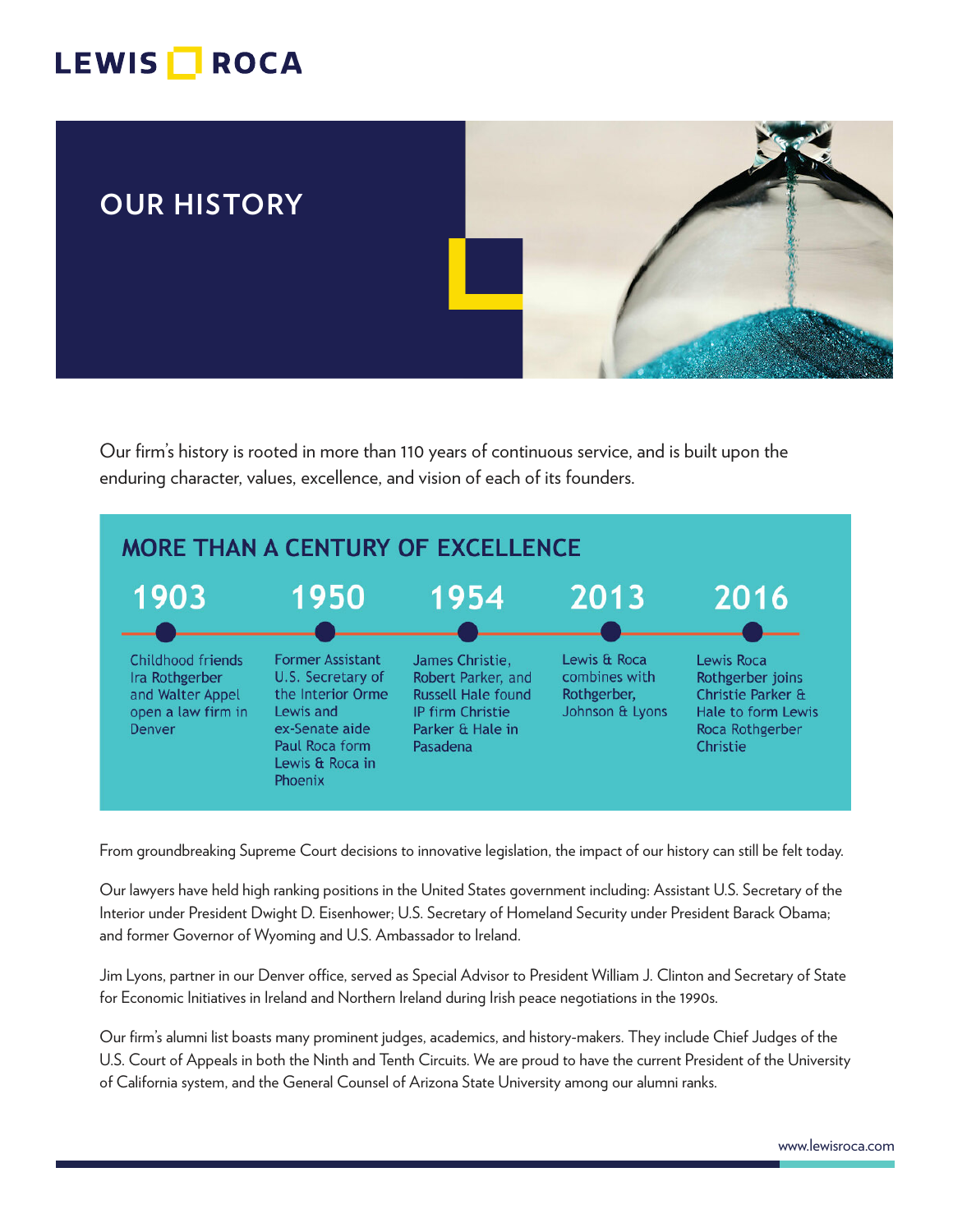# LEWIS **NOCA**

#### **OUR HISTORY**

## **NOTABLE CASES/MATTERS**

- *Arizona v. California,* **1955:** Prevailed in landmark U.S. Supreme Court case determining the water rights of several Western U.S. states.
- **Community Banking, 1960s:** Pioneered the "one bank holding company" structure for financial institutions, which paved the way for community bank ownership.
- *Miranda v. Arizona***, 1966:** Prevailed in one of the most significant criminal appeals of the 20th century, in which the U.S. Supreme Court held that suspects taken into custody must be explicitly informed of their constitutional rights.
- *Baird v. State Bar of AZ***, 1971:** Prevailed in U.S. Supreme Court case holding that state bar associations cannot ask lawyers to reveal political affiliations before being admitted.
- **Software Patents, 1972:** Obtained one of the first software patents ever granted by the U.S. Patent and Trademark Office.
- **Breaking Down Boundaries, 2000:** Successfully challenged Nevada law preventing out-of-state law firms from using their names in Nevada.
- **Stadium Financing, 2000s:** Bond Counsel to the Arizona Diamondbacks on the \$128 million permanent financing of the Bank One Ballpark.
- **Patents for a New Frontier, 2007:** Obtained a utility patent for a SpaceShipOne that completed the first privatelyfunded human space flight.
- **Brand Protection, 2009:** Won the largest ever cybersquatting judgment, \$33 million, on behalf of the firm client, Verizon.
- **Solano Project, 2010:** Real estate, regulatory, permitting, environmental, and local Arizona finance counsel for a 250- MW parabolic trough concentrating solar power (CSP) plant and energy storage system, which included a \$1.45 billion loan guarantee to finance the project.
- **Retail/Restaurant Leasing, 2010s:** Represented Hopdoddy Burger Bar in connection with leasing nationwide, including their first 45 locations.
- **Real Estate Development, 2010s:** Represented State Farm in one of the largest commercial real estate transactions in Arizona history. It involved 2 million square feet of office space and 40,000 square feet of retail space.